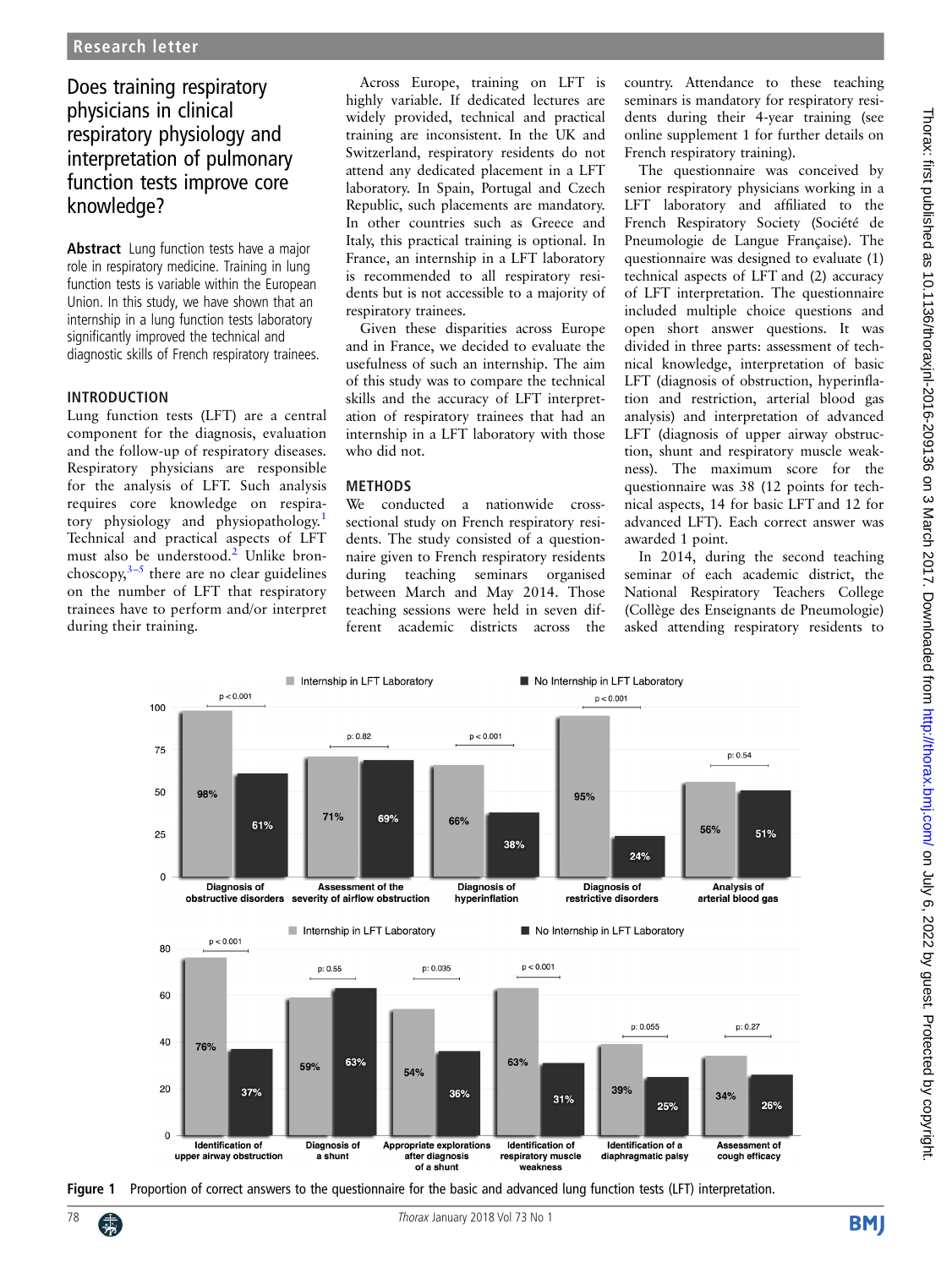complete the questionnaire. Trainees had 30 min to answer. In addition to the questionnaire, respiratory residents gave details on their curriculum, on their previous exposure to LFT and on their interest in LFT. A translated version of the questionnaire is available as online [supplement 2](http://dx.doi.org/10.1136/thoraxjnl-2016-209136).

After completion, questionnaires were dispatched to three correctors (Groupe AJPO2/AJIRR: MP, LS, BC). Scoring was performed using the correction grid established by the senior respiratory physicians who designed the questionnaire. For open short questions, the correction grid included the required keywords and acceptable synonyms.

Results are expressed as frequency and percentage or mean and SD. Comparisons were performed using t-test. To identify variables associated to a high total score, we performed a univariate analysis and a multiple linear regression. Regression coefficient corresponding to the change in the total score associated with each variable was calculated. All tests were twosided; the type I error rate was set at 0.05. Analyses were performed using GraphPad Prism 6 for Mac OS X (GraphPad software, La Jolla, California, USA) and R software V.3.0.1 (Development Core Team, R Foundation for Statistical Computing, Vienna, Austria. ISBN 3-900051-07-0).

#### RESULTS

In 2014, a total of 369 respiratory residents were in training within one of the seven French academic districts. Six districts with 325 trainees took part in the study. Two hundred and fifty-seven (79%) trainees attended the teaching seminar and answered the questionnaire. Responders had a mean age of  $27.1$  ( $\pm 1.9$ ), were female (n:135, 52.5%) and had completed 2.6 ( $\pm$ 1.6) semesters in respiratory departments (detailed characteristics of study population can be found in online [supplement 1](http://dx.doi.org/10.1136/thoraxjnl-2016-209136)—table S1). Forty-one (16%) responders had done or were doing an internship in a LFT laboratory. The internship in a LFT laboratory was paired to a bronchoscopy unit for 17 (41%) responders and to a ward for 15 (37%) responders. Nine (22%) responders had one full semester dedicated to a LFT laboratory.

Trainees that had a LFT internship had better results to the questionnaire than those who had not: 24.3  $(\pm 3.2)$  vs 21.1  $(\pm 4.1)$ out of 38 (p<0.001). Trainees that had a LFT internship had better results in all categories of the questionnaire: technical aspects, basic LFT interpretation, advanced LFT interpretation as compared with those who had not (p=0.001, 0.003 and 0.001, respectively) (fi[gure 1\)](#page-0-0). Variables associated to a change in the total score are reported in table 1. In multivariate analysis, an internship in a LFT laboratory was associated with the greatest improvement: +1.74 point  $(p=0.017)$  of the total score. Hence, trainees that had a LFT internship answered correctly 1.74 (4.5%) more questions out of 38 than those who had not. The number of semesters undertaken in respiratory medicine was

Table 1 Results of linear regression for variables associated with a change in total score to the questionnaire (regression coefficients correspond to the change in score associated to the variable)

|                                                                                                                                              | Univariate analysis        |                             |         | <b>Multivariate analysis</b>      |                             |         |
|----------------------------------------------------------------------------------------------------------------------------------------------|----------------------------|-----------------------------|---------|-----------------------------------|-----------------------------|---------|
|                                                                                                                                              | Regression<br>coefficients | 95% IC                      | p Value | <b>Regression</b><br>coefficients | 95% IC                      | p Value |
| Age                                                                                                                                          | 0.19                       | $(-0.10 \text{ to } 0.48)$  | 0.195   |                                   |                             |         |
| Gender (male)                                                                                                                                | $-0.38$                    | $(-1.50 \text{ to } 0.74)$  | 0.502   |                                   |                             |         |
| Number of semesters as respiratory resident                                                                                                  | 0.47                       | $(0.23 \text{ to } 0.70)$   | < 0.001 |                                   |                             |         |
| Number of semesters as respiratory resident on respiratory wards                                                                             | 0.67                       | $(0.33 \text{ to } 0.99)$   | < 0.001 | 0.67                              | $(0.35$ to $0.99)$          | < 0.001 |
| Completion of an internship in LFT laboratory                                                                                                | 3.34                       | $(1.89 \text{ to } 4.80)$   | < 0.001 | 1.74                              | $(0.31$ to $3.17)$          | 0.017   |
| Ranking at final national medical school test                                                                                                |                            |                             |         |                                   |                             |         |
| First 500                                                                                                                                    | Reference                  |                             |         |                                   |                             |         |
| Between 500 and 1000                                                                                                                         | $-1.58$                    | $(-3.53$ to 0.38)           | 0.116   | $-1.47$                           | $(-3.31 \text{ to } 0.36)$  | 0.114   |
| Between 1000 and 2000                                                                                                                        | $-2.10$                    | $(-3.90 \text{ to } -0.30)$ | 0.022   | $-1.70$                           | $(-3.41 \text{ to } 0.01)$  | 0.051   |
| Between 2000 and 3000                                                                                                                        | $-4.68$                    | $(-6.65 \text{ to } -2.70)$ | < 0.001 | $-3.77$                           | $(-5.70 \text{ to } -1.85)$ | 0.001   |
| Above 3000                                                                                                                                   | $-4.52$                    | $(-6.43 \text{ to } -2.60)$ | < 0.001 | $-2.80$                           | $(-4.76 \text{ to } -0.85)$ | 0.005   |
| Region of training                                                                                                                           |                            |                             |         |                                   |                             |         |
| East                                                                                                                                         | Reference                  |                             |         |                                   |                             |         |
| Centre                                                                                                                                       | 0.47                       | $(-1.63 \text{ to } 2.58)$  | 0.661   | 0.37                              | $(-1.70 \text{ to } 2.41)$  | 0.772   |
| Northwest                                                                                                                                    | $-0.79$                    | $(-1.13$ to 2.92)           | 0.357   | $-1.38$                           | $(-2.99$ to 0.21)           | 0.090   |
| Paris                                                                                                                                        | 2.99                       | $(1.20 \text{ to } 4.77)$   | 0.001   | 0.82                              | $(-1.15$ to 2.79)           | 0.412   |
| South                                                                                                                                        | 2.29                       | $(0.35$ to 4.21)            | 0.020   | 1.92                              | $(0.03 \text{ to } 3.81)$   | 0.049   |
| West                                                                                                                                         | 0.90                       | $(-1.13$ to 2.92)           | 0.385   | $-0.26$                           | $(-2.15 \text{ to } 1.64)$  | 0.790   |
| Self-assessed knowledge of LFT at the end of medical school                                                                                  |                            |                             |         |                                   |                             |         |
| No knowledge                                                                                                                                 | Reference                  |                             |         |                                   |                             |         |
| Minimal knowledge                                                                                                                            | 3.37                       | $(0.82 \text{ to } 5.91)$   | 0.010   | 1.87                              | $(-0.51$ to 4.24)           | 0.122   |
| Basic knowledge                                                                                                                              | 3.62                       | $(1.14 \text{ to } 6.10)$   | 0.004   | 1.63                              | $(-0.71$ to 3.96)           | 0.171   |
| Good knowledge                                                                                                                               | 3.75                       | $(1.04 \text{ to } 6.46)$   | 0.007   | 1.97                              | $(-0.58 \text{ to } 4.53)$  | 0.131   |
| Interpretation of LFT outside a dedicated internship (yes)                                                                                   | 1.79                       | $(0.64 \text{ to } 2.94)$   | 0.002   | 1.06                              | $(-0.00 \text{ to } 2.11)$  | 0.051   |
| Attendance to theoretical training on LFT interpretation organised by the<br>academic district (no)                                          | $-1.95$                    | $(-3.17 \text{ to } -0.74)$ | 0.0017  | $-0.73$                           | $(-1.97 \text{ to } 0.51)$  | 0.247   |
| Attendance to theoretical training on LFT interpretation not organised by<br>the academic district (conference, private training, etc) (yes) | 1.11                       | $(-0.07 \text{ to } 4.96)$  | 0.103   |                                   |                             |         |
| Read at least one textbook on respiratory physiology (yes)                                                                                   | $-0.14$                    | $(-1.34 \text{ to } 1.06)$  | 0.819   |                                   |                             |         |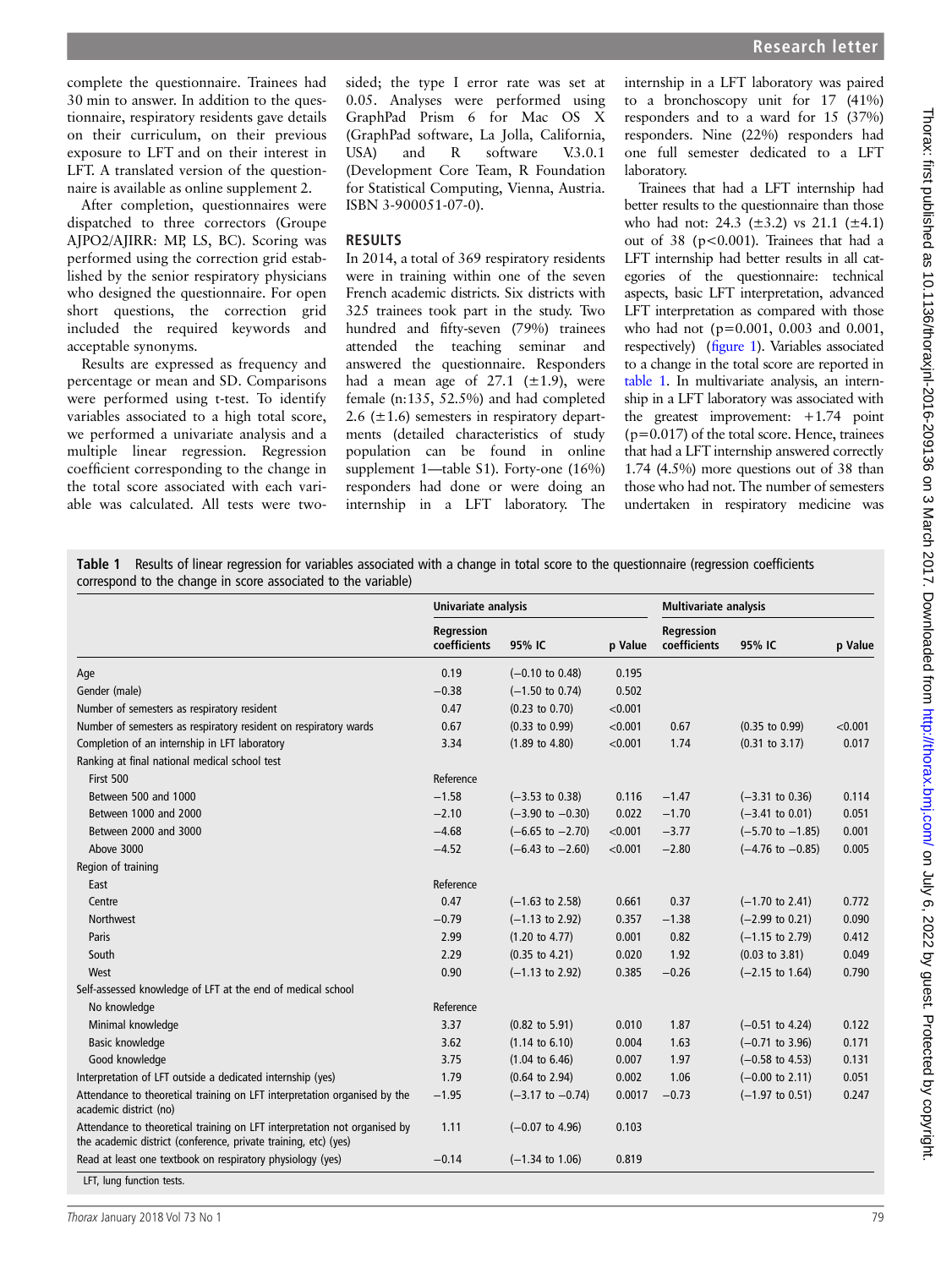<span id="page-2-0"></span>associated with an improvement of the total score  $(+0.67 \text{point}, p=0.001)$ . A low ranking after the sixth year medical school final exam was associated with a lower total score. After adjustment on the previous variables, self-assessed good knowledge of LFT after medical school and LFT interpretation outside a dedicated internship were not significantly associated to a higher score.

## **DISCUSSION**

Our results show the benefit of an internship in a LFT laboratory in order to improve trainees' ability to interpret LFT.

We have previously shown that apprehension to provide adequate management of patients was the first cause of anxiety for French respiratory residents.<sup>[6](#page-3-0)</sup> Here, we confirm this result as only 17.9% of our respiratory trainees thought that they would be able to interpret all LFT at the end of their training. This lack of confidence can be partially explained by the short length of current training (see online [supplement 1](http://dx.doi.org/10.1136/thoraxjnl-2016-209136)) and by a limited access to practical training. As most of respiratory trainees cannot access a placement in a LFT laboratory, their skills for LFT interpretation mainly rely on their initial training and on their ability to attend a LFT laboratory on top of their rotations in medical wards. However, trainees that performed LFT interpretation on top of their additional rota did not significantly improve their score. This result is in line with the feeling of UK respiratory residents for their training on interstitial lung diseases.

We have shown that doing more placements in respiratory wards significantly improved the score to the questionnaire. This result suggests a learning benefit of the respiratory training itself. However, this benefit is lower than a dedicated internship in a LFT laboratory. Interestingly, most of the residents that had a placement in a LFT laboratory had shared a placement between the LFT laboratory and a bronchoscopy unit or a respiratory ward.

We have shown that an improvement of the theoretical training could improve results to our questionnaire. In Europe, HERMES curriculum $1$  can be considered as the gold standard for theoretical training. The only academic district (South) that had implemented this curriculum<sup>1</sup> had significantly better score.

Our study has several limitations. Twenty-one per cent of French respiratory residents did not attend the teaching seminar. This can be explained by duty of care in order to ensure continuity of care in the hospitals. We do not think that this would have led to a selection bias as

residents on duty of care are usually randomly chosen. Another limitation of our results is the main judgement criteria used. Indeed, our study shows that an internship in a LFT laboratory improves results to the questionnaire which may not necessarily translate in clinical practice. However, the low rate of good responses, especially for the diagnosis of obstructive disorder, suggests that insufficient training in LFT interpretation could have clinical consequences with erroneous diagnosis or inadequate drug administration. The lack of a preexisting validated questionnaire to assess LFT skills explains why we developed our own questionnaire.

Our results highlight the benefit of an internship in a LFT laboratory, but more studies are required to determine the most efficient way to provide high-quality training in LFT. We suggest that European experts produce specific guidelines for LFT training. We also propose benchmarking between European countries with different modalities of practical training to evaluate the generalisability of our results. Finally, we recommend a reform of current French respiratory training in order to widen access to a placement in a LFT laboratory.

#### M Patout,  $^{1,2}$  L Sesé,  $^{1,3}$  T Gille,  $^{4,5}$  B Coiffard,  $^{1,6}$ S Korzeniewski,  $17$  E Lhuillier,  $12$  A Pradel,  $48$ C Tardif,<sup>4,9</sup> A Chambellan,<sup>4,10,11</sup> C Straus, 8,12,13 S Matecki, $4,14$  T Perez, $4,15,16$  L Thiberville,  $17,18$ A Didier $19,20$

<sup>1</sup>Groupe AJPO2/AJIRR-Jeunes Pneumologues, Société de Pneumologie de Langue Française, Paris, France 2 Normandie Univ, UNIRouen, EA3830-GRHV, Institute for Research and Innovation in Biomedicine (IRIB) and Rouen University Hospital, Service de Pneumologie, Oncologie thoracique et Soins Intensifs Respiratoires, Rouen, France

<sup>3</sup>Service de Pneumologie, Hôpitaux Universitaires Paris Seine-St-Denis, AP-HP Bobigny, Bobigny, France 4 Groupe Fonction, Société de Pneumologie de Langue Française, Paris, France

<sup>5</sup>Service de Physiologie, Explorations Fonctionnelles et Médecine du Sport, Hôpitaux Universitaires Paris Seine-St-Denis, AP-HP et EA2363, Université Paris 13, COMUE Sorbonne Paris Cité, Bobigny, France

<sup>6</sup>Service de Pneumologie, Maladies Respiratoires Rares et Transplantation Pulmonaire, Hôpital Nord, Marseille, France

<sup>7</sup>Service de Pneumologie, CHU de Nice, Nice, France 8 AP-HP, Groupe Hospitalier Pitié-Salpêtrière Charles Foix, Service d'Explorations Fonctionnelles de la Respiration, de l'Exercice et de la Dyspnée, Paris, France

<sup>9</sup> Rouen University Hospital, Service de Physiologie Digestive, Urinaire, Respiratoire et Sportive, Rouen, France<br><sup>10</sup>L'institut du thorax, CHU de Nantes, Nantes, France <sup>11</sup>Université de Nantes, Nantes, France  $12G$ France 12Groupe Respiration, Société de Physiologie et de Biologie Intégrative, Paris, France <sup>13</sup>Sorbonne Universités, UPMC Université Paris 06, UMR\_S 1158, Neurophysiologie Respiratoire

Expérimentale et Clinique, Paris, France

14Unité d'exploration fonctionnelle Pédiatrique—CHU Arnaud De Villeneuve—Physiologie et Médecine

Expérimentale du cœur et des muscles: UMR CNRS 9214

- 
- 

15CHU de Lille, Lille, France<br><sup>16</sup>Université de Lille, Lille, France<br><sup>17</sup>Collège des Enseignants de Pneumologie, Paris, France<br><sup>18</sup>Normandie Univ, UNIRouen, CIC INSERM 1404 and Rouen University Hospital, Service de Pneumologie, Oncologie thoracique et Soins Intensifs Respiratoires,

Rouen, France<br><sup>19</sup>Société de Pneumologie de Langue Française, Paris, France

<sup>20</sup>Pôle des Voies Respiratoires, CHU de Toulouse, Toulouse, France

Correspondence to Dr M Patout, Unité de soins intensifs respiratoires, service de pneumologie, Rouen University Hospital, 147 avenue du Maréchal-Juin, Rouen, 76031 Cedex, France; maxime.patout@chu-rouen.fr

**Twitter** Follow Maxime Patout [@maximepatout](http://twitter.com/maximepatout)

Acknowledgements The authors thank A Luchez, M Desseigne, M Emery for their help in data collection; A-M De Jesus for her help in the conception of the questionnaire and G Arbane for her corrections to the manuscript.

Contributors MP: conception, acquisition, analysis, interpretation, drafting the work; LS: acquisition, analysis, interpretation; TG: conception, analysis, interpretation, revising critically; BC: acquisition, revising critically; SK: conception, acquisition, analysis, revising critically; EL: conception, acquisition, analysis, interpretation; AP: conception, acquisition; CT, AC, CS, SM, TP, LT and AD: conception, interpretation, revising critically.

#### Competing interests None declared.

Provenance and peer review Not commissioned; externally peer reviewed.

Data sharing statement Additional unpublished data can be accessed by sending an email to maxime. patout@chu-rouen.fr.

▶ Additional material is published online only. To view please visit the journal online [\(http://dx.doi.org/10.](http://dx.doi.org/10.1136/thoraxjnl-2016-209136) [1136/thoraxjnl-2016-209136\)](http://dx.doi.org/10.1136/thoraxjnl-2016-209136).



**To cite** Patout M, Sesé L, Gille T, et al. Thorax 2018;**73**:78–81.

Received 4 July 2016 Revised 26 January 2017 Accepted 13 February 2017 Published Online First 3 March 2017



▸ <http://dx.doi.org/10.1136/thoraxjnl-2017-210140>

Thorax 2018;**73**:78–81. doi:10.1136/thoraxjnl-2016-209136

## **REFERENCES**

- 1 Loddenkemper R, Séverin T, Haslam PL. European curriculum recommendations for training in adult respiratory medicine: crossing boundaries with HERMES. [Eur Respir J](http://dx.doi.org/10.1183/09031936.00090908) 2008;32:538–40.
- 2 Miller MR, Crapo R, Hankinson J, et al. General considerations for lung function testing. [Eur Respir J](http://dx.doi.org/10.1183/09031936.05.00034505) 2005;26:153–61.